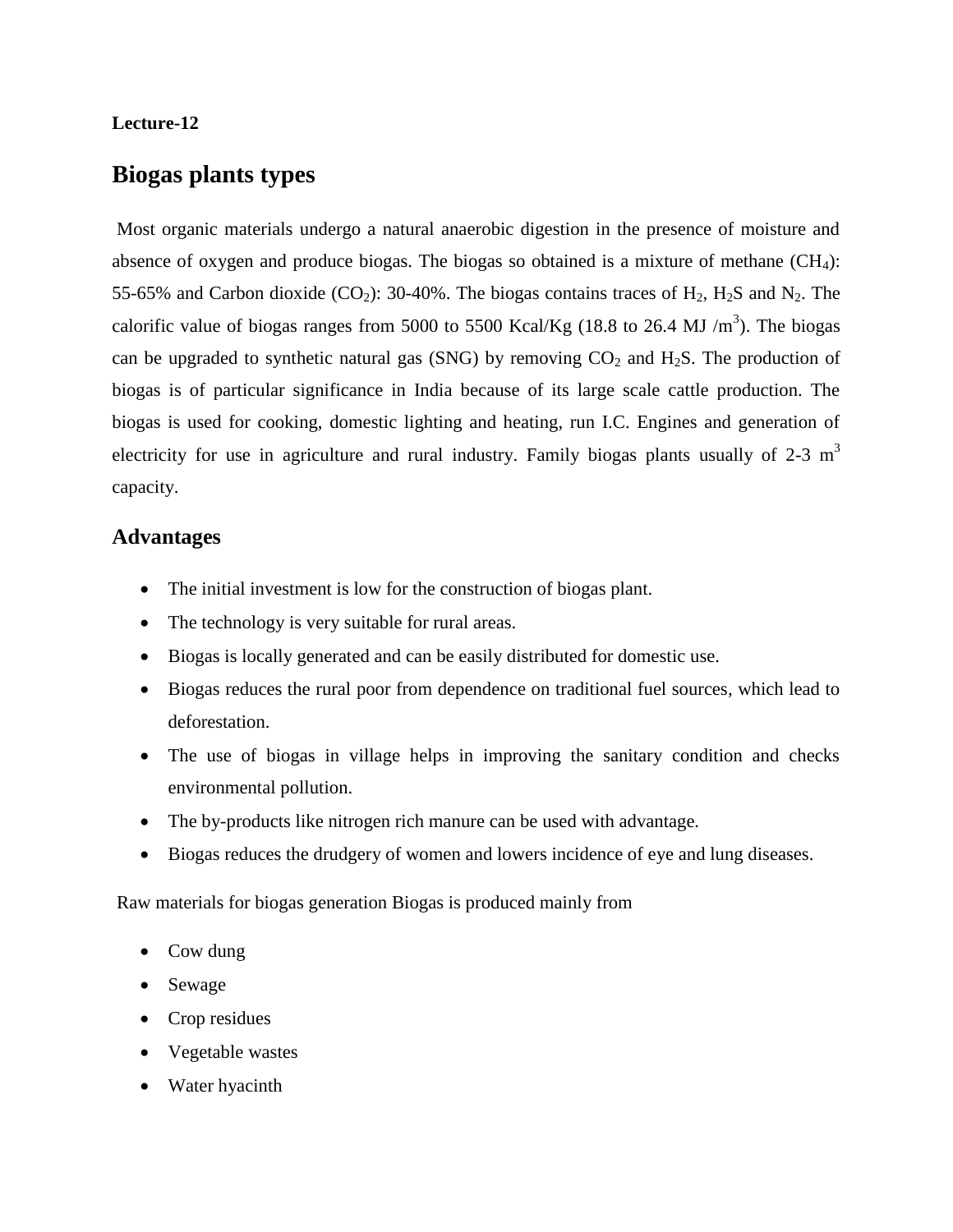- Poultry droppings
- Pig manure

Digestion is biological process that occurs in the absence of oxygen and in the presence of anaerobic organisms at temperatures (35-70ºc) and atmospheric pressure. The container in which, this process takes place is known as digester.

# **Anaerobic digestion**:

The treatment of any slurry or sludge containing a large amount of organic matter utilizing bacteria and other organisms under anaerobic condition is commonly referred as anaerobic digestion or digestion. Anaerobic digestion consists of the following three stages. The three stages are (i) the enzymatic hydrolysis, (ii) acid formation and (iii) methane formation.

### **Enzymatic hydrolysis**

In this stage, a group of facultative microorganisms acts upon the organic matter and convert insoluble, complex, high molecular compounds of biomass into simple, soluble, low molecular compounds. The organic substances such as polysaccharide, protein and lipid are converted into mono-saccharide, peptide, amino acids, and fatty acids. Then they are further converted into acetate, propionate and butyrate.

### **Acid formation**

The micro organisms of facultative and anaerobic group collectively called as acid formers, hydrolyze and ferment the productions of first phase i.e., water soluble substances into volatile acid. The major component of the volatile acid is the acetic acid. In addition to acetate or hydrogen and carbon dioxide, some other acids like butyric acid and propionic acid are also produced.

#### **Methane formation**

Finally, acetate or hydrogen plus carbon dioxide are converted into gas mixture of methane  $(CH<sub>4</sub>)$  and  $CO<sub>2</sub>$  by the bacteria, which are strictly anaerobes. These bacteria are called methane fermentators. For efficient digestion, these acid formers and methane fermentators must remain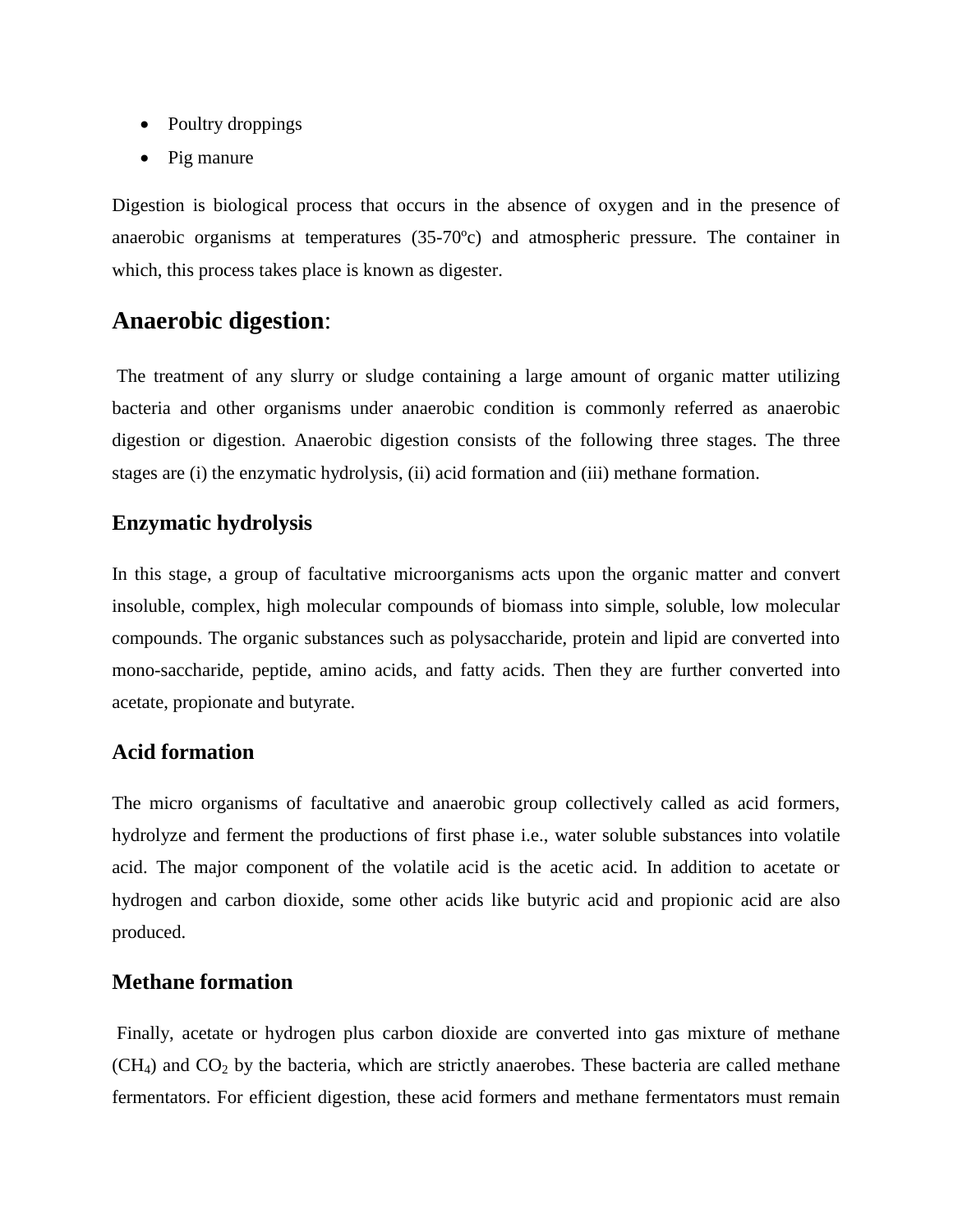in a state of dynamic equilibrium. The remaining indigestible matter is referred as "slurry". The following are some approximate rules used for sizing biogas plants or for estimating their performance:

- 1. One kg of dry cattle dung produces approximately  $1 \text{ m}^3$  of biogas.
- 2. One kg of fresh cattle dung contains 8% dry biodegradable mass.
- 3. One kg of fresh cattle dung has a volume of about 0.9 liters.
- 4. One kg of fresh cattle dung requires an equal volume of water for preparing slurry.
- 5. Typical retention time of slurry in a biogas plant is 40 days.

### **The efficiency of biogas generation depends upon the following factors:**

- a. Acid formers and methane fomenters must remain in a state of dynamic equilibrium, which can be achieved by proper design of digester.
- b. Anaerobic fermentation of raw cow dung can takes place at any temperature between 8 and 55°C. The value of 35°C is taken as optimum. The rate of biogas formation is very slow at 8°C. For anaerobic digestion, temperature variation should not be more than 2 to 3°C. Methane bacteria work best in the temperature range of 35 and 38°C.
- c. A pH value between 6.8 and 7.8 must be maintained for best fermentation and normal gas production. The pH above 8.5 should not be used as it is difficult for the bacteria to survive above this pH.
- d. A specific ratio of carbon to nitrogen (C/N ration) must be maintained between 25:1 and 30:1 depending upon the raw material used. The ratio of 30:1 is taken as optimum.
- e. The water content should be around 90% of the weight of the total contents. Anaerobic fermentation of cow dung proceeds well if the slurry contains 8 to 9% solid organic matter.
- f. The slurry should be agitated to improve the gas yield.
- g. Loading rate should be optimum. If digester is loaded with too much raw material, acids will accumulate and fermentation will be affected.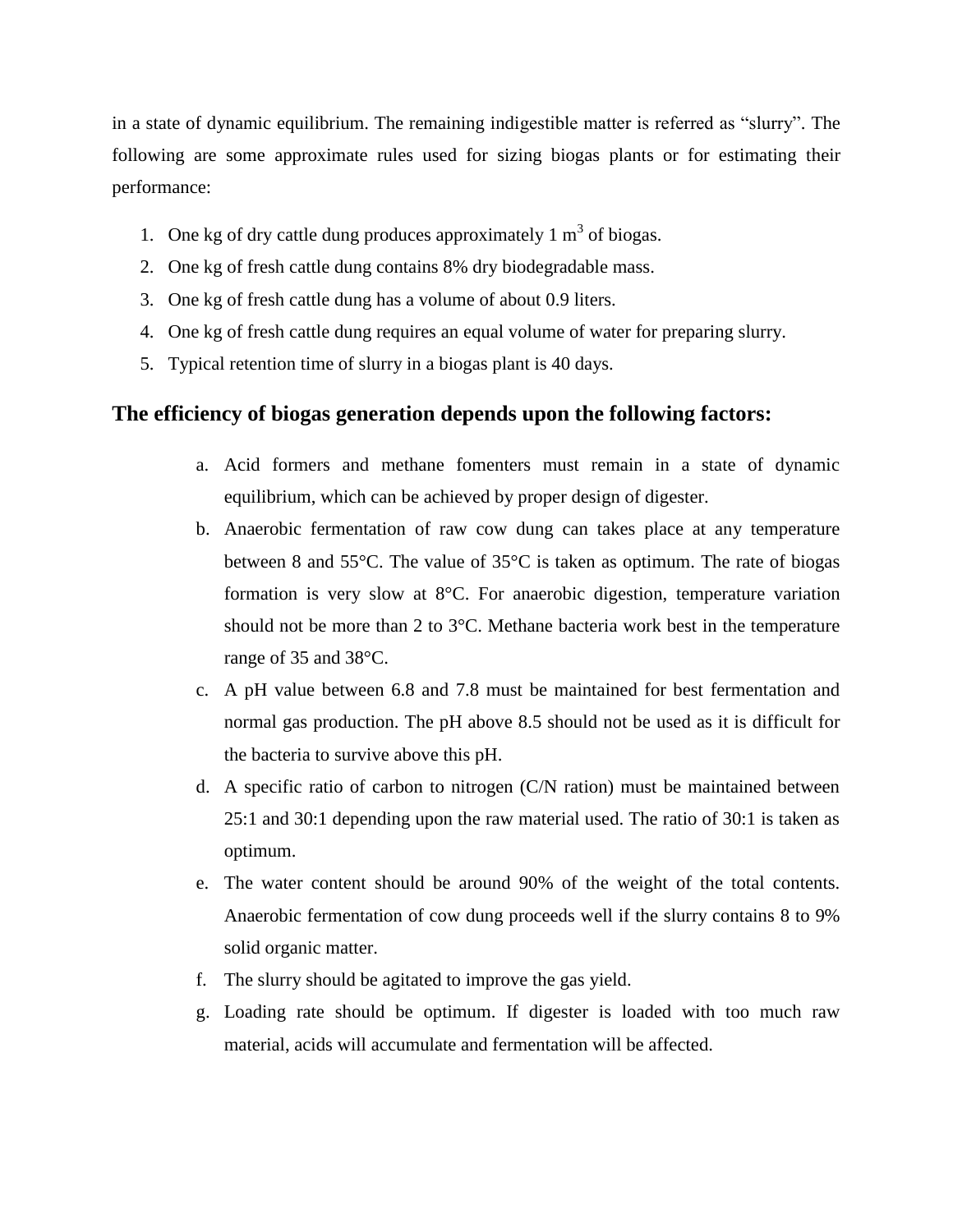#### **Types of biogas plants: Biogas plants basically are two types**.

Floating dome type

Eg. KVIC-type (KVIC- Khadi Village Industries Commission)

Fixed dome type

Eg. Deenabandu model

### **KVIC type biogas plant**

This mainly consists of a digester or pit for fermentation and a floating drum for the collection of gas. Digester is 3.5-6.5 m in depth and 1.2 to 1.6 m in diameter. There is a partition wall in the center, which divides the digester vertically and submerges in the slurry when it is full. The digester is connected to the inlet and outlet by two pipes. Through the inlet, the dung is mixed with water (4:5) and loaded into the digester. The fermented material will flow out through outlet pipe. The outlet is generally connected to a compost pit. The gas generation takes place slowly and in two stages. In the first stage, the complex, organic substances contained in the waste are acted upon by a certain kind of bacteria, called acid formers and broken up into small-chain simple acids. In the second stage, these acids are acted upon by another kind of bacteria, called methane formers and produce methane and carbon dioxide.

#### **Gas holder**

The gas holder is a drum constructed of mild steel sheets. This is cylindrical in shape with concave. The top is supported radically with angular iron. The holder fits into the digester like a stopper. It sinks into the slurry due to its own weight and rests upon the ring constructed for this purpose. When gas is generated the holder rises and floats freely on the surface of slurry. A central guide pipe is provided to prevent the holder from tilting. The holder also acts as a seal for the gas. The gas pressure varies between 7 and 9 cm of water column. Under shallow water table conditions, the adopted diameter of digester is more and depth is reduced. The cost of drum is about 40% of total cost of plant. It requires periodical maintenance. The unit cost of KVIC model with a capacity of 2 m3/day costs approximately Rs.14, 000 - 00. Fig. 1. Schematic diagram of a KVIC biogas plant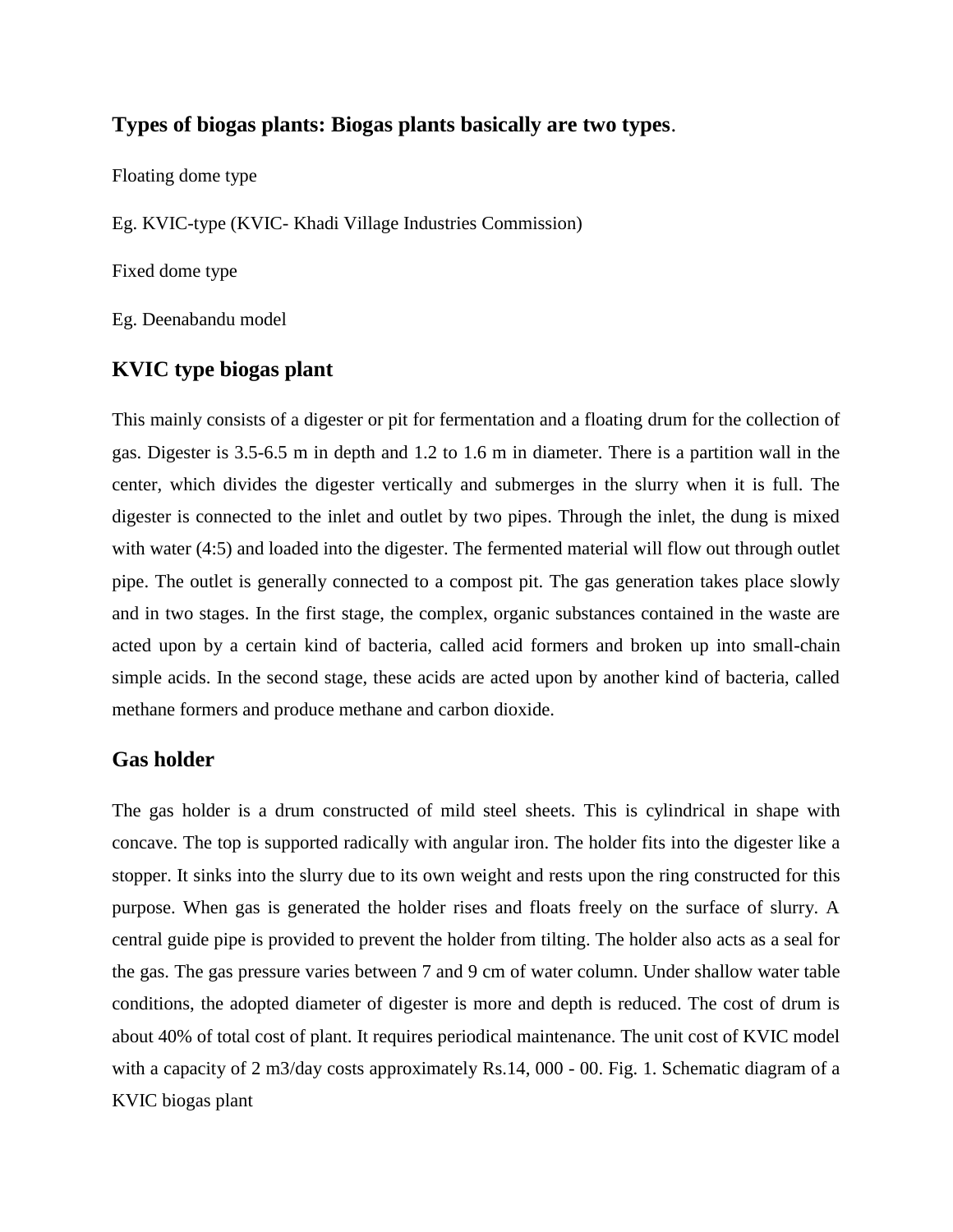

Schematic diagram of a KVIC biogas plant

## **Janata type biogas plant**:

The design of this plant is of Chinese origin but it has been introduced under the name "Janata biogas plant" by Gobar Gas Research Station, Ajitmal in view of its reduced cost. This is a plant where no steel is used, there is no moving part in it and maintenance cost is low. The plant can be constructed by village mason taking some pre-explained precautions and using all the indigenously available building materials. Good quality of bricks and cement should be used to avoid the afterward structural problems like cracking of the dome and leakage of gas. This model have a higher capacity when compared with KVIC model, hence it can be used as a community biogas plant. This design has longer life than KVIC models. Substrates other than cattle dung such as municipal waste and plant residues can also be used in janata type plants. The plant consists of an underground well sort of digester made of bricks and cement having a dome shaped roof which remains below the ground level is shown in figure. At almost middle of the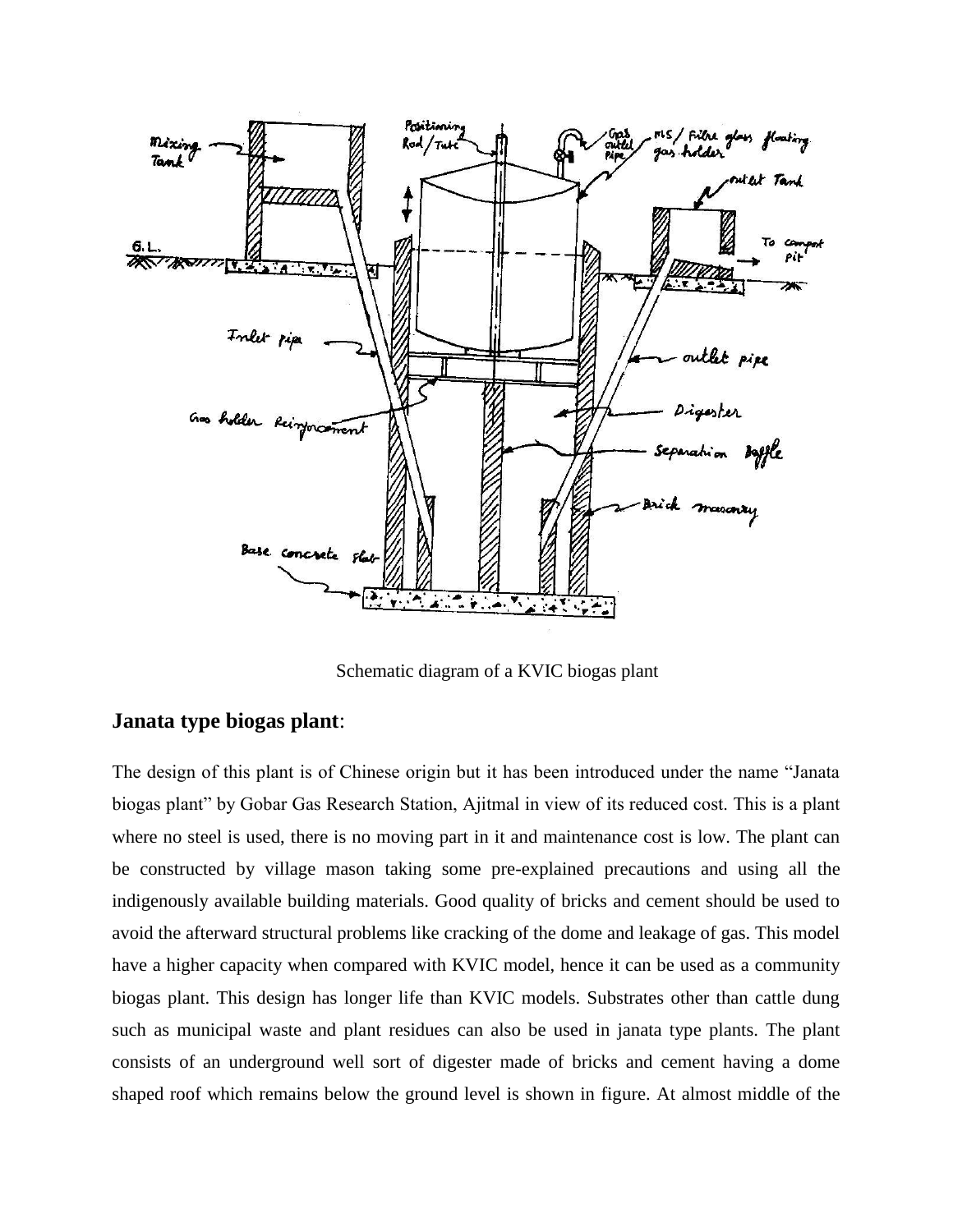digester, there are two rectangular openings facing each other and coming up to a little above the ground level, act as an inlet and outlet of the plant. Dome shaped roof is fitted with a pipe at its top which is the gas outlet of the plant. The principle of gas production is same as that of KVIC model. The biogas is collected in the restricted space of the fixed dome, hence the pressure of gas is much higher, which is around 90 cm of water column.



### **Deenbandhu biogas plant** :

Deenbandhu model was developed in 1984, by Action for Food Production (AFPRO), a voluntary organization based in New Delhi. Schematic diagram of a Deenabandhu biogas plant entire biogas programme of India as it reduced the cost of the plant half of that of KVIC model and brought biogas technology within the reach of even the poorer sections of the population.